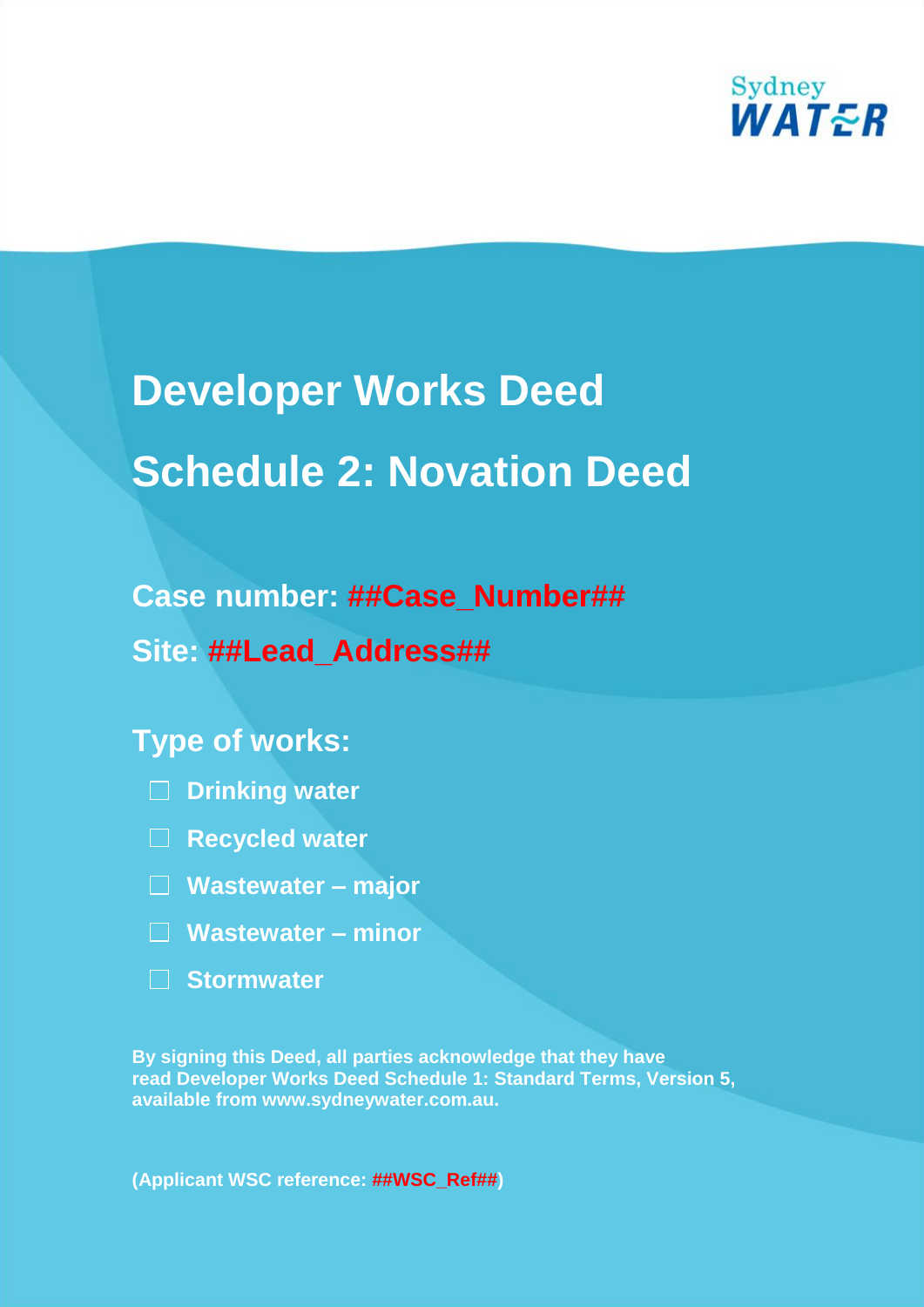# **Contents**

Copyright and disclaimer

© Sydney Water Corporation (Sydney Water) ABN 49 776 225 038. Except as permitted under the *Copyright Act 1968* (Cth), no part of this document may be copied, reproduced or extracted by any means (including electronic data storage) without prior written permission of Sydney Water. Permission is given to use this document only to carry out the Developer Works. Sydney Water accepts no liability if these documents are used for any other purpose.

**WARNING – Document current at time of printing or downloading**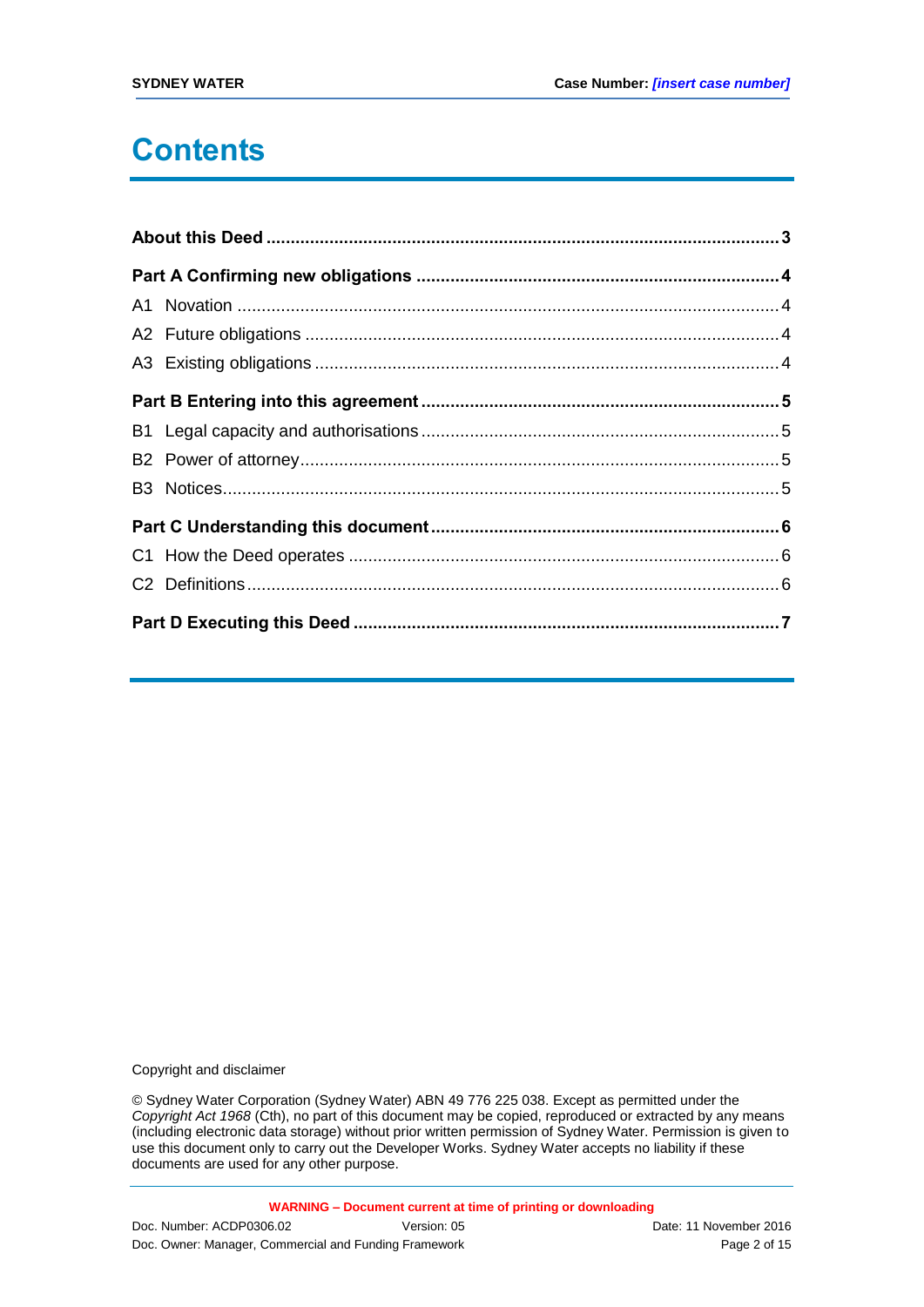# **About this Deed**

#### **Developer Works**

|       | <b>Case number:</b> [insert Case number]   |
|-------|--------------------------------------------|
| Site: | <i><b>[insert development address]</b></i> |

#### **Execution dates**

| <b>Developer</b><br><b>Works Deed:</b> | <i><b>finsert execution datel</b></i>         |
|----------------------------------------|-----------------------------------------------|
|                                        | <b>Novation Deed:</b> [insert execution date] |
| <b>New party</b>                       |                                               |

# **Developer:** *[insert name]* **ABN:** *[insert ABN]* **Outgoing party Developer:** *[insert name]* **ABN:** *[insert ABN]* **Continuing parties Sydney Water:** Sydney Water Corporation **ABN:** 49776 225 038 **WSC:** *[insert name]* **ABN:** *[insert ABN]* **Designer:** *[insert name]* **ABN:** *[insert ABN]* **Constructor:** *[insert name]* **ABN:** *[insert ABN]*

### **Summary of agreement**

The Continuing Parties and the Outgoing Party are parties to the Principal Document.

The New Party will replace the Outgoing Party under the Principal Document.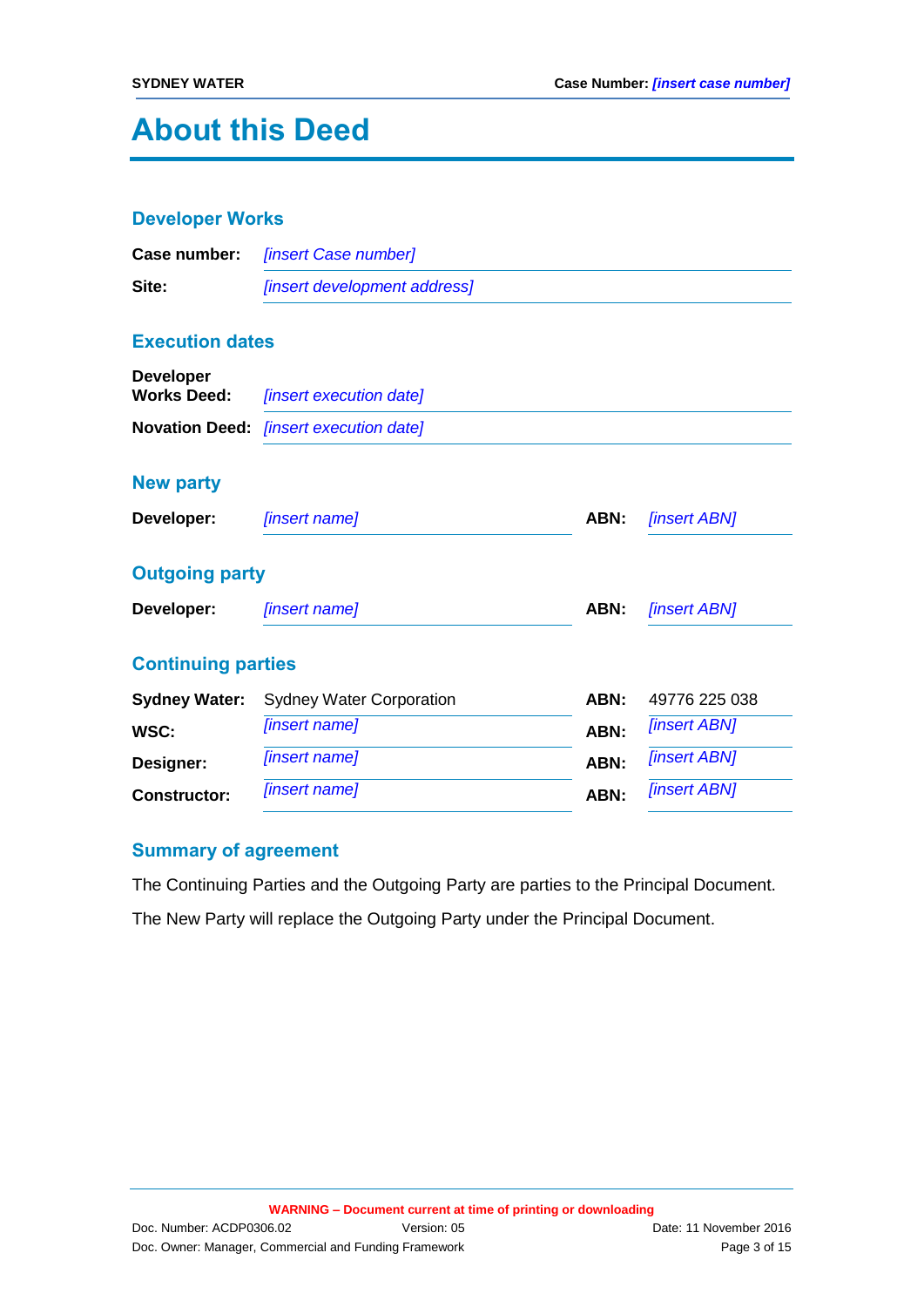# **Part A Confirming new obligations**

## **A1 Novation**

From the Stated Time, the parties novate the Principal Document so that:

- (a) the New Party replaces the Outgoing Party
- (b) the New Party has all the rights and obligations of the Outgoing Party that arise after the Stated Time
- (c) the New Party and the Continuing Parties are bound by and must comply with the Principal Document

as if the New Party were a party to the Principal Document instead of the Outgoing Party.

# **A2 Future obligations**

From the Stated Time, the Continuing Parties and the Outgoing Party:

- (a) have no further rights against each other under the Principal Document other than those that arose before the Stated Time
- (b) release each other from all obligations and liabilities under the Principal Document other than those that arose before the Stated Time.

# **A3 Existing obligations**

The Continuing Parties and the Outgoing Party continue to be responsible for all obligations and liabilities under the Principal Document that arose before the Stated Time.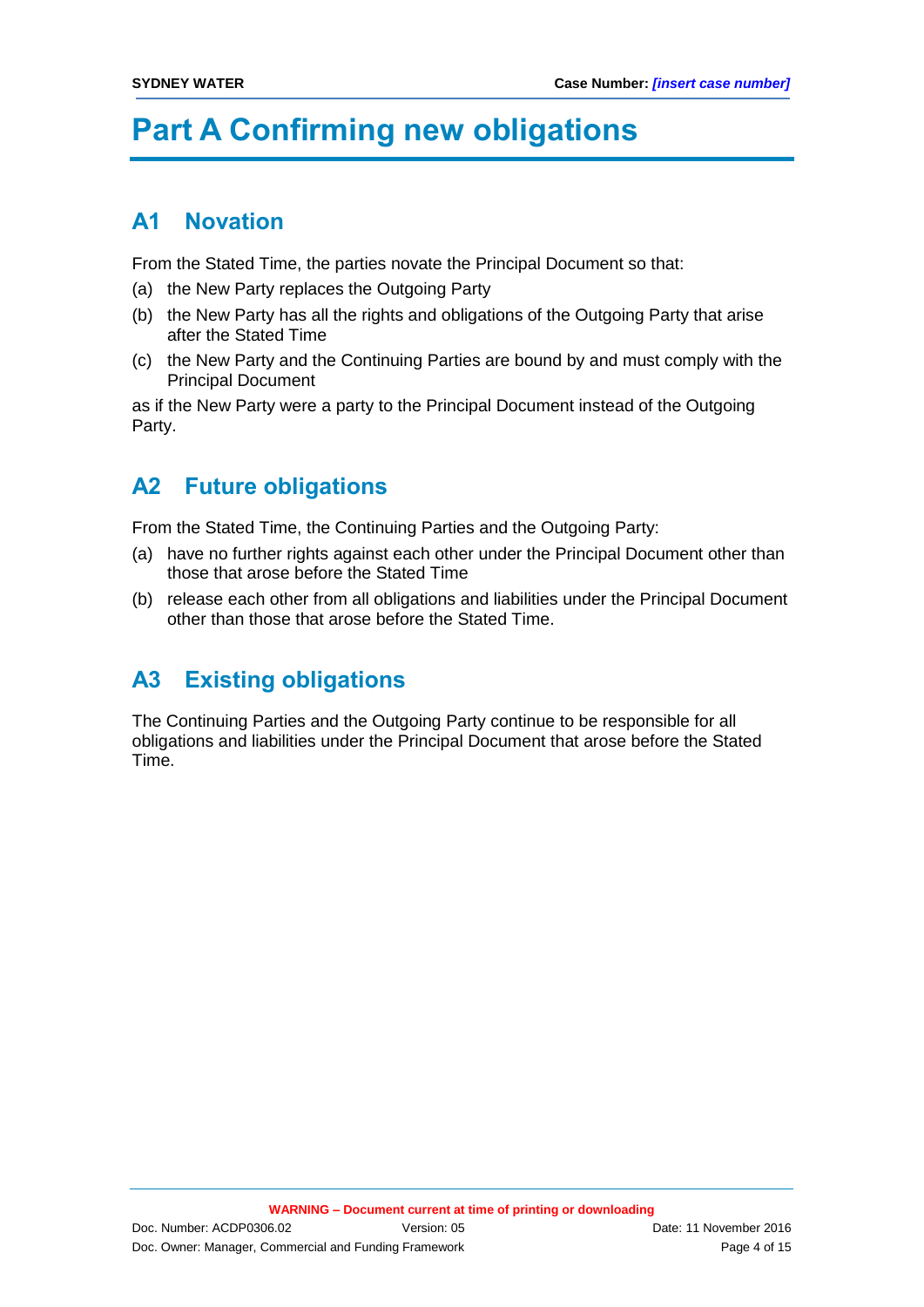# **Part B Entering into this agreement**

# **B1 Legal capacity and authorisations**

Each party warrants that:

- (a) it has full legal capacity and power to:
	- (i) own its property and carry on its business
	- (ii) enter into this agreement and carry out the transactions it covers
- (b) it holds each authorisation necessary to:
	- (i) properly execute this document and carry out the transactions
	- (ii) make this document legal, valid, binding and admissible in evidence
	- (iii) properly carry on its business
	- and it is complying with any conditions of these authorisations
- (c) it is not entering into this agreement as a trustee of any trust or settlement.

### **B2 Power of attorney**

Each person who executes this document under a power of attorney declares that he or she is not aware of any fact or circumstance that might affect his or her authority to do so.

# **B3 Notices**

- (a) Any notices or communications given to a party under this document will be in line with the Standard Terms in Schedule 1.
- (b) The contact details of the New Party and Outgoing Party are set out below.

| <b>Contact details New Party</b> |                                                        | <b>Outgoing Party</b>           |
|----------------------------------|--------------------------------------------------------|---------------------------------|
|                                  | Postal address: <i>[insert details here and below]</i> | [insert details here and below] |
| Email address:                   |                                                        |                                 |
| Fax number:                      |                                                        |                                 |
| Contact name:                    |                                                        |                                 |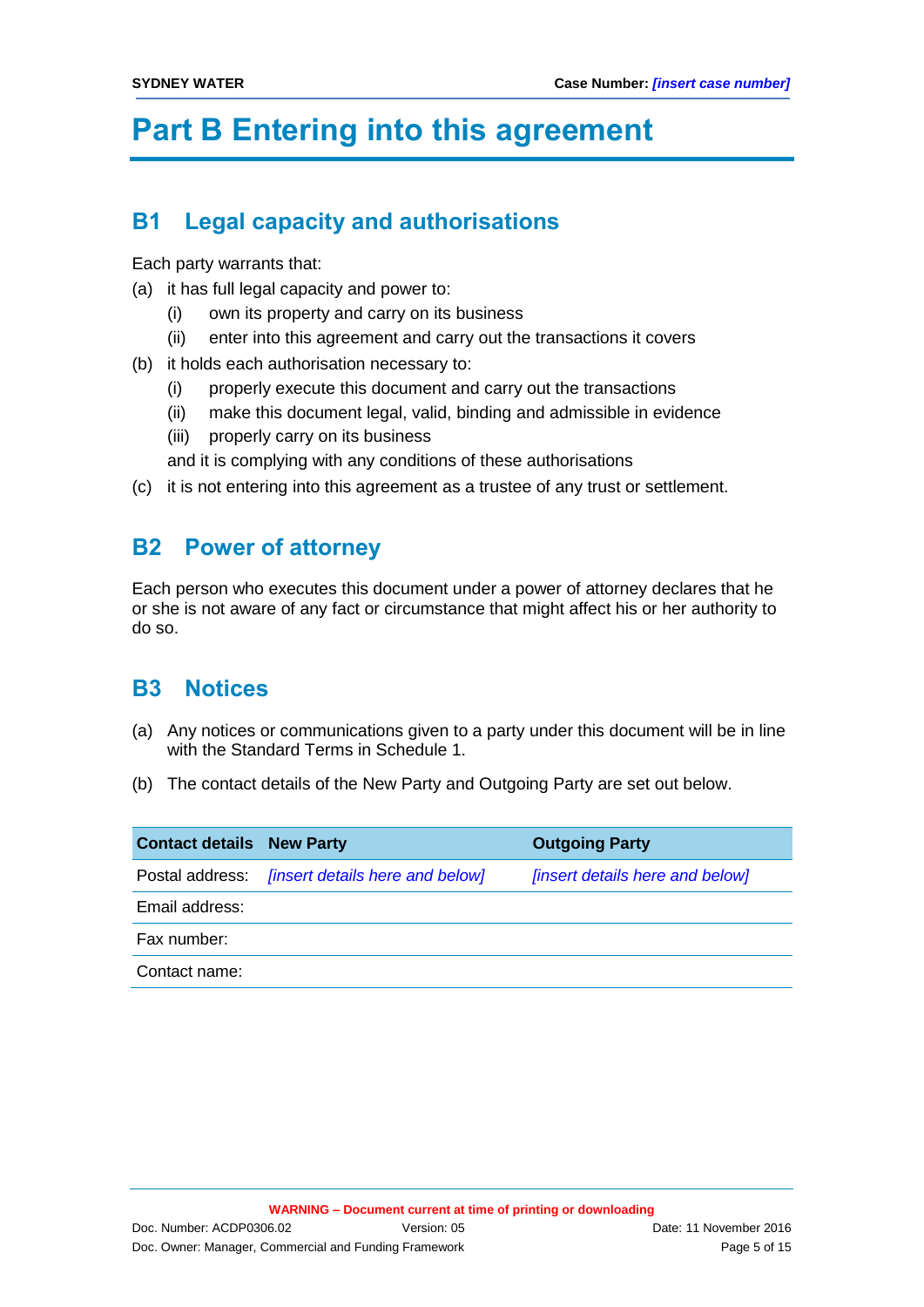# **Part C Understanding this document**

### **C1 How the Deed operates**

- (a) This document contains the entire agreement between the parties about the Developer Works. It completely replaces any previous understanding, agreement, or warranty.
- (b) Where possible, any provision that is unenforceable, or partly unenforceable, must be severed as much as is needed to make the Deed enforceable, unless this would materially change the intended effect of this document.
- (c) Each party, its staff and agents must do anything (including execute any document) that the other party might reasonably require to give full effect to this Deed.
- (d) This document may be executed in counterparts.

# **C2 Definitions**

In this document, please note that a word:

- derived from a defined word has the corresponding meaning
- importing a gender includes all genders
- in the singular includes the plural, and vice versa.

| <b>Effective Date</b>     | The date of this document.                                                                                                  |
|---------------------------|-----------------------------------------------------------------------------------------------------------------------------|
| <b>Principal Document</b> | Developer Works Deed for <i>[insert development address]</i><br>dated <i>[insert Developer Works Deed execution date]</i> . |
| <b>Stated Time</b>        | 5 pm on the Effective Date.                                                                                                 |

See also the Developer Works Deed for more definitions.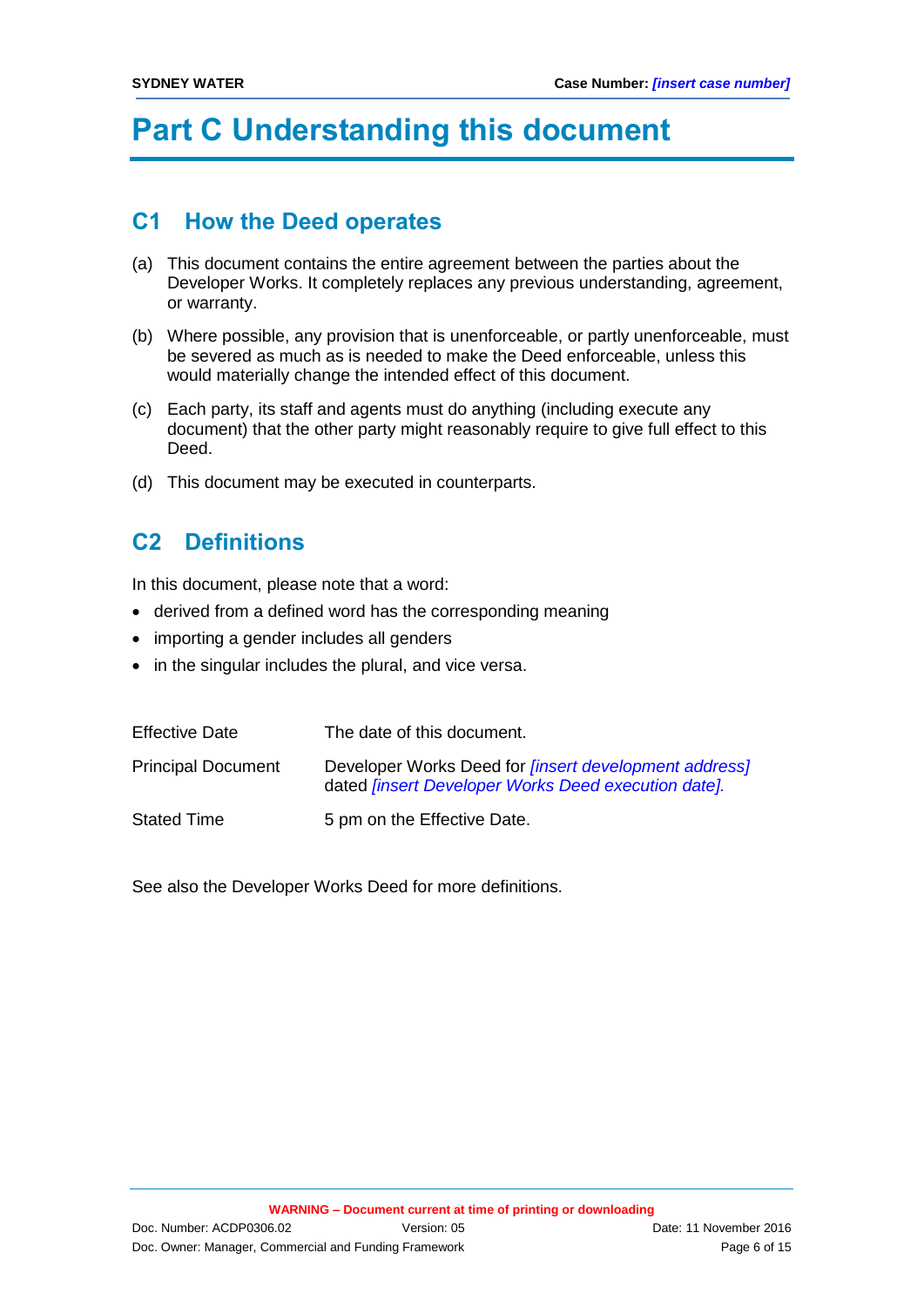# **Part D Executing this Deed**

# **Executed as a deed**

### **Sydney Water**

|  | SIGNED for Sydney Water: |  |
|--|--------------------------|--|
|--|--------------------------|--|

Name of signatory **Name of signatory** Signature of signatory

In the presence of: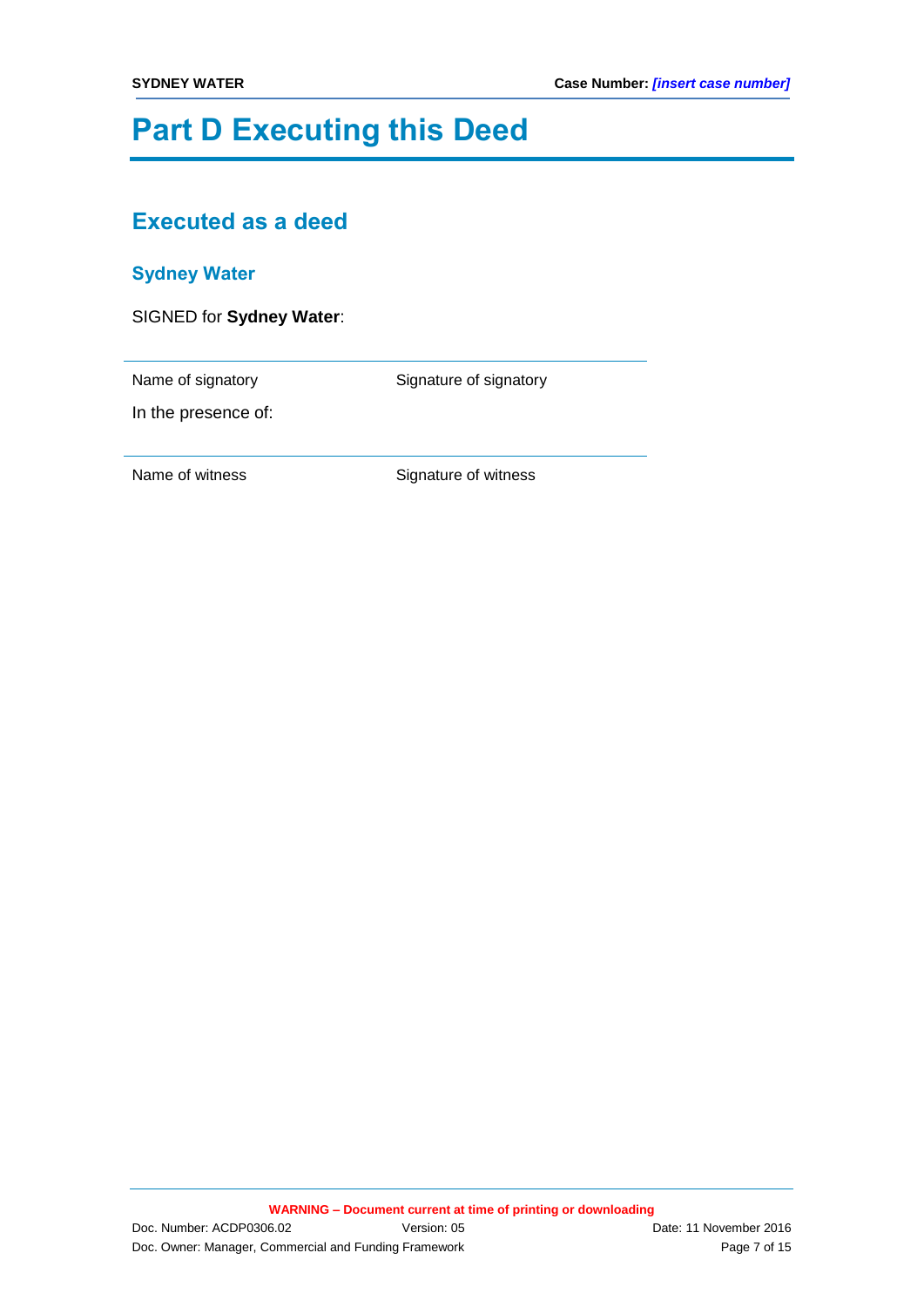#### **DEVELOPER**

| <b>EXECUTED by</b>                             |                                                                                       | [insert company name]                                                |                                                                    |
|------------------------------------------------|---------------------------------------------------------------------------------------|----------------------------------------------------------------------|--------------------------------------------------------------------|
| Name of director                               |                                                                                       | Signature of director                                                |                                                                    |
| Name of secretary                              |                                                                                       | Signature of secretary                                               |                                                                    |
|                                                | Company with a sole director and company secretary                                    |                                                                      |                                                                    |
| <b>EXECUTED by</b>                             |                                                                                       | [insert company name]                                                |                                                                    |
| Name of sole director and company<br>secretary |                                                                                       | Signature of sole director and<br>company secretary                  |                                                                    |
|                                                | Party executing under power of attorney                                               |                                                                      |                                                                    |
| SIGNED for                                     |                                                                                       | [insert company name] under power of attorney:                       |                                                                    |
| Name of attorney (who warrants                 | authorisation to enter into this agreement)                                           | Signature of attorney                                                | Date of power of<br>attorney                                       |
| In the presence of:                            |                                                                                       |                                                                      |                                                                    |
| Name of witness                                |                                                                                       | Signature of witness                                                 |                                                                    |
|                                                | Party executing under delegated authority                                             |                                                                      |                                                                    |
| SIGNED for                                     |                                                                                       | [insert company name] under delegated authority:                     |                                                                    |
|                                                | Name of delegated person (who warrants<br>authorisation to enter into this agreement) | Signature of delegated<br>person                                     | Position of delegated<br>person and date of<br>delegated authority |
| In the presence of:                            |                                                                                       |                                                                      |                                                                    |
| Name of witness                                |                                                                                       | Signature of witness                                                 |                                                                    |
|                                                | Partner to an unincorporated partnership                                              |                                                                      |                                                                    |
| <b>EXECUTED by</b>                             | [insert company name] on behalf of                                                    |                                                                      | [insert partnership name]:                                         |
| Name of partner                                |                                                                                       | Signature of partner                                                 |                                                                    |
| In the presence of:                            |                                                                                       |                                                                      |                                                                    |
| Name of witness                                |                                                                                       | Signature of witness                                                 |                                                                    |
| Doc. Number: ACDP0306.02                       | Version: 05<br>Doc. Owner: Manager, Commercial and Funding Framework                  | <b>WARNING - Document current at time of printing or downloading</b> | Date: 11 November 2016<br>Page 8 of 15                             |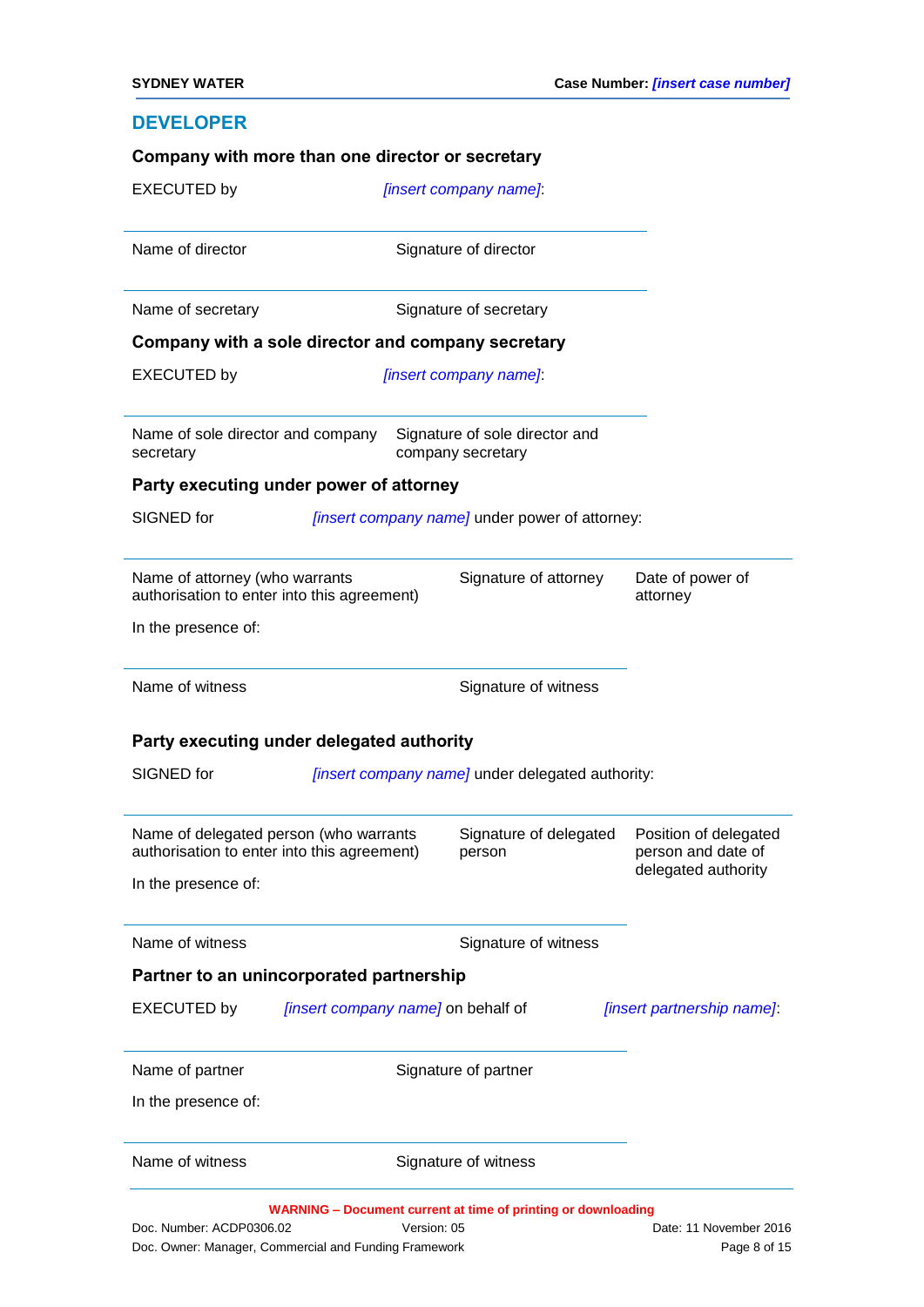SIGNED by *[insert party name]*:

Name of party Signature of party

In the presence of: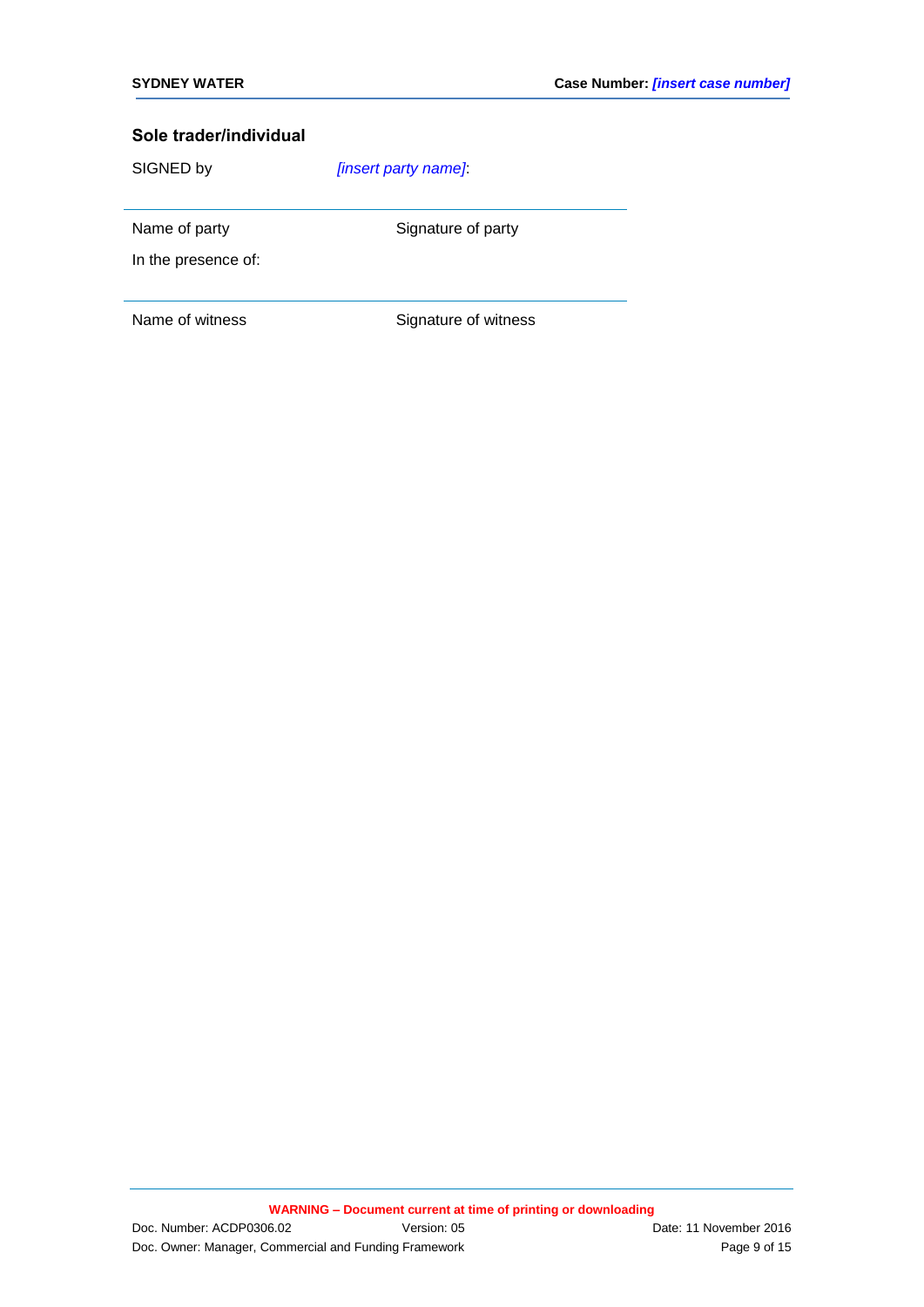### **WATER SERVICING COORDINATOR**

| Party executing under delegated authority<br>SIGNED for<br>In the presence of:<br>Name of witness<br><b>EXECUTED by</b><br>Name of partner<br>In the presence of: | Name of delegated person (who warrants<br>authorisation to enter into this agreement)<br>Partner to an unincorporated partnership<br><i>[insert company name]</i> on behalf of | [insert company name] under delegated authority:<br>Signature of delegated<br>person<br>Signature of witness<br>Signature of partner | Position of delegated<br>person and date of<br>delegated authority<br>[insert partnership name]. |
|-------------------------------------------------------------------------------------------------------------------------------------------------------------------|--------------------------------------------------------------------------------------------------------------------------------------------------------------------------------|--------------------------------------------------------------------------------------------------------------------------------------|--------------------------------------------------------------------------------------------------|
|                                                                                                                                                                   |                                                                                                                                                                                |                                                                                                                                      |                                                                                                  |
|                                                                                                                                                                   |                                                                                                                                                                                |                                                                                                                                      |                                                                                                  |
|                                                                                                                                                                   |                                                                                                                                                                                |                                                                                                                                      |                                                                                                  |
|                                                                                                                                                                   |                                                                                                                                                                                |                                                                                                                                      |                                                                                                  |
|                                                                                                                                                                   |                                                                                                                                                                                |                                                                                                                                      |                                                                                                  |
|                                                                                                                                                                   |                                                                                                                                                                                |                                                                                                                                      |                                                                                                  |
|                                                                                                                                                                   |                                                                                                                                                                                |                                                                                                                                      |                                                                                                  |
| Name of witness                                                                                                                                                   |                                                                                                                                                                                | Signature of witness                                                                                                                 |                                                                                                  |
| In the presence of:                                                                                                                                               |                                                                                                                                                                                |                                                                                                                                      |                                                                                                  |
| Name of attorney (who warrants                                                                                                                                    | authorisation to enter into this agreement)                                                                                                                                    | Signature of attorney                                                                                                                | Date of power of<br>attorney                                                                     |
| SIGNED for                                                                                                                                                        |                                                                                                                                                                                | [insert company name] under power of attorney:                                                                                       |                                                                                                  |
|                                                                                                                                                                   | Party executing under power of attorney                                                                                                                                        |                                                                                                                                      |                                                                                                  |
| Name of sole director and company<br>secretary                                                                                                                    |                                                                                                                                                                                | Signature of sole director and<br>company secretary                                                                                  |                                                                                                  |
| <b>EXECUTED by</b>                                                                                                                                                |                                                                                                                                                                                | [insert company name]                                                                                                                |                                                                                                  |
| Name of secretary                                                                                                                                                 | Company with a sole director and company secretary                                                                                                                             | Signature of secretary                                                                                                               |                                                                                                  |
|                                                                                                                                                                   |                                                                                                                                                                                |                                                                                                                                      |                                                                                                  |
|                                                                                                                                                                   |                                                                                                                                                                                | Signature of director                                                                                                                |                                                                                                  |
| Name of director                                                                                                                                                  |                                                                                                                                                                                |                                                                                                                                      |                                                                                                  |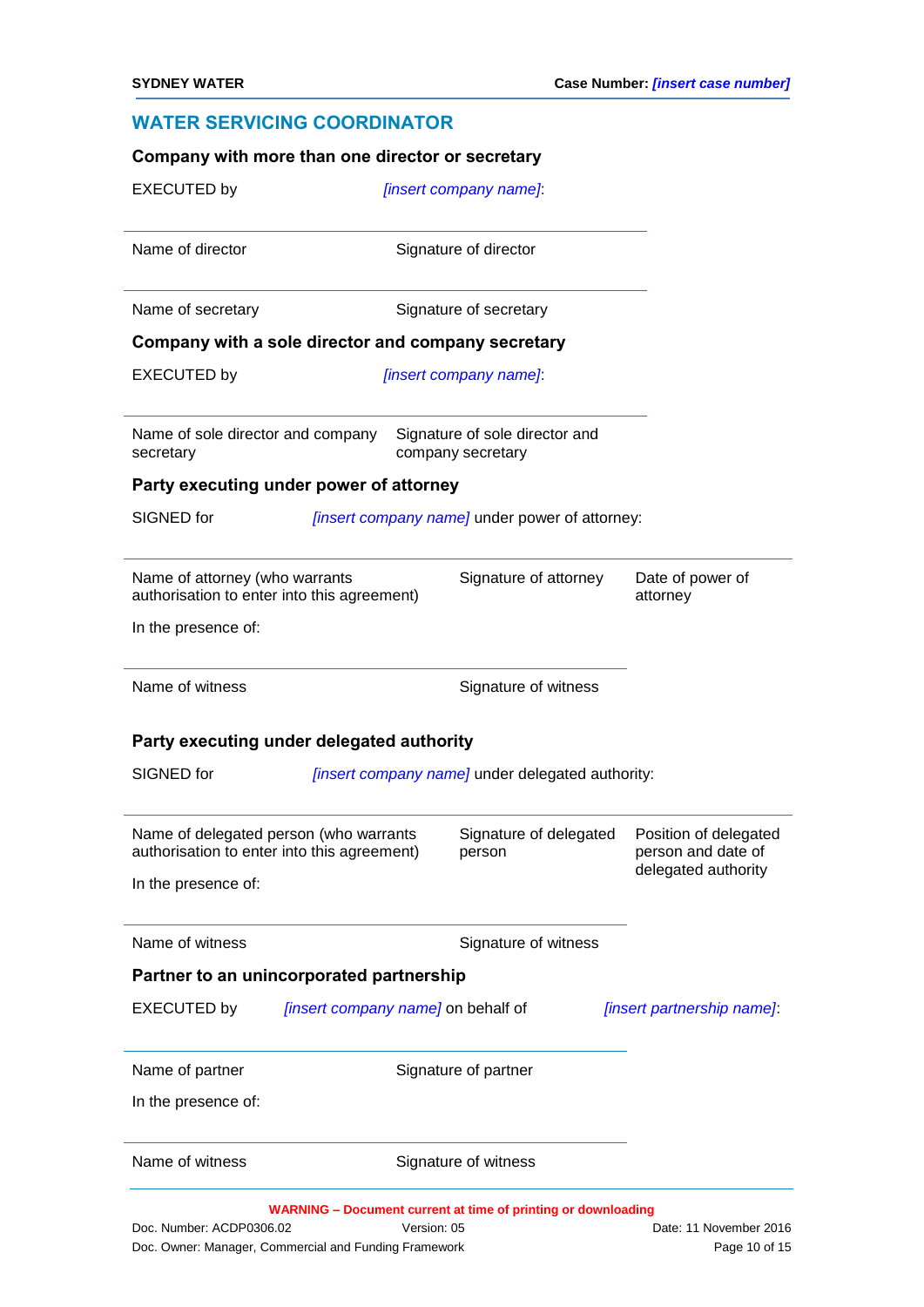SIGNED by *[insert party name]*:

Name of party Signature of party

In the presence of: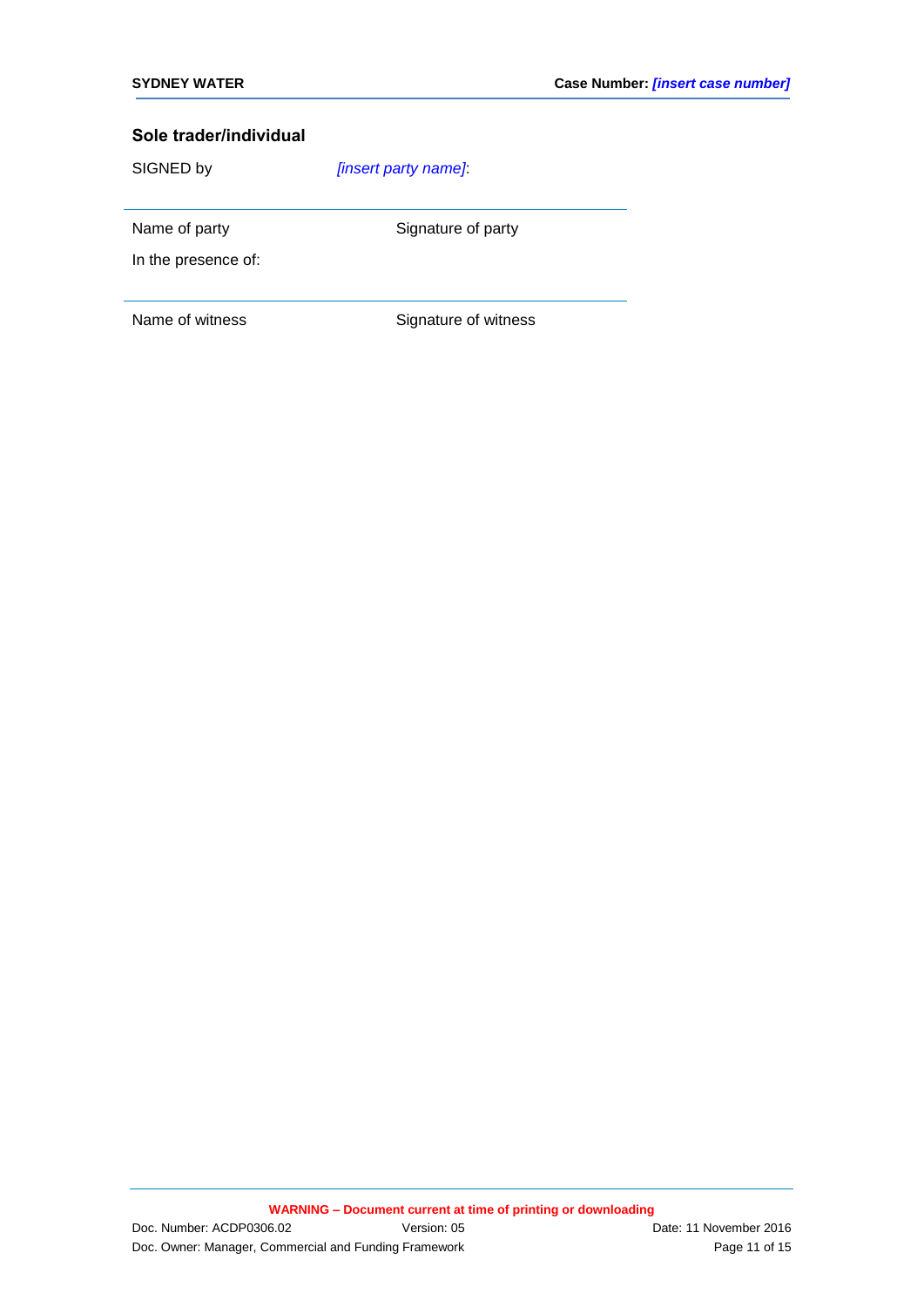#### **DESIGNER**

|                                                              |                                                                                       | [insert company name]                               |                                             |
|--------------------------------------------------------------|---------------------------------------------------------------------------------------|-----------------------------------------------------|---------------------------------------------|
| Name of director                                             |                                                                                       | Signature of director                               |                                             |
| Name of secretary                                            |                                                                                       | Signature of secretary                              |                                             |
|                                                              | Company with a sole director and company secretary                                    |                                                     |                                             |
| <b>EXECUTED by</b>                                           |                                                                                       | [insert company name]                               |                                             |
| Name of sole director and company<br>secretary               |                                                                                       | Signature of sole director and<br>company secretary |                                             |
|                                                              | Party executing under power of attorney                                               |                                                     |                                             |
| SIGNED for                                                   |                                                                                       | [insert company name] under power of attorney:      |                                             |
| Name of attorney (who warrants                               | authorisation to enter into this agreement)                                           | Signature of attorney                               | Date of power of<br>attorney                |
| In the presence of:                                          |                                                                                       |                                                     |                                             |
| Name of witness                                              |                                                                                       | Signature of witness                                |                                             |
|                                                              | Party executing under delegated authority                                             |                                                     |                                             |
| SIGNED for                                                   |                                                                                       | [insert company name] under delegated authority:    |                                             |
|                                                              |                                                                                       |                                                     |                                             |
|                                                              | Name of delegated person (who warrants<br>authorisation to enter into this agreement) | Signature of delegated<br>person                    | Position of delegated<br>person and date of |
|                                                              |                                                                                       |                                                     | delegated authority                         |
|                                                              |                                                                                       | Signature of witness                                |                                             |
|                                                              | Partner to an unincorporated partnership                                              |                                                     |                                             |
| In the presence of:<br>Name of witness<br><b>EXECUTED by</b> | <i>linsert company name]</i> on behalf of                                             |                                                     | [insert partnership name]:                  |
|                                                              |                                                                                       | Signature of partner                                |                                             |
| In the presence of:                                          |                                                                                       |                                                     |                                             |
| Name of partner<br>Name of witness                           |                                                                                       | Signature of witness                                |                                             |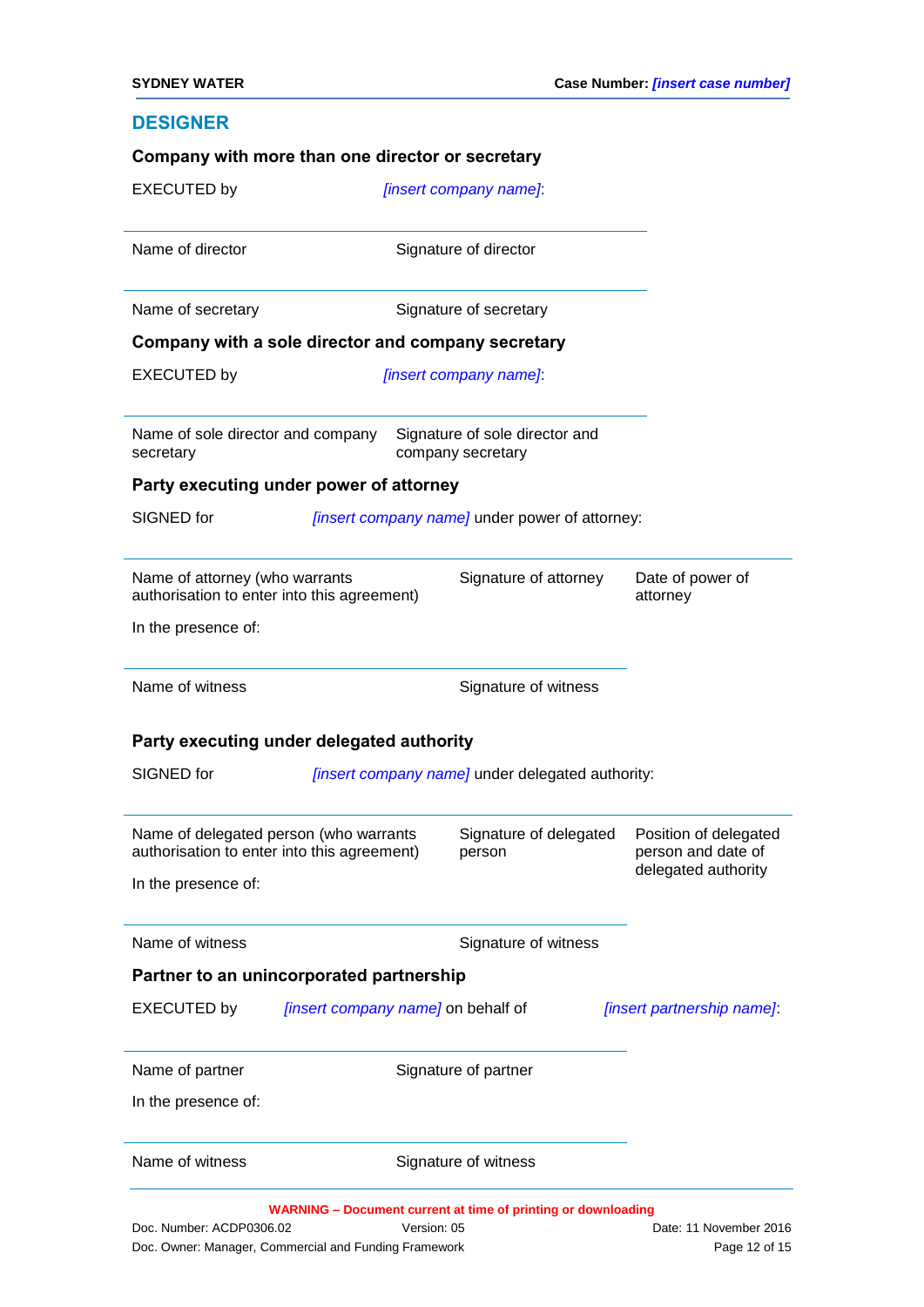SIGNED by *[insert party name]*:

Name of party Signature of party

In the presence of: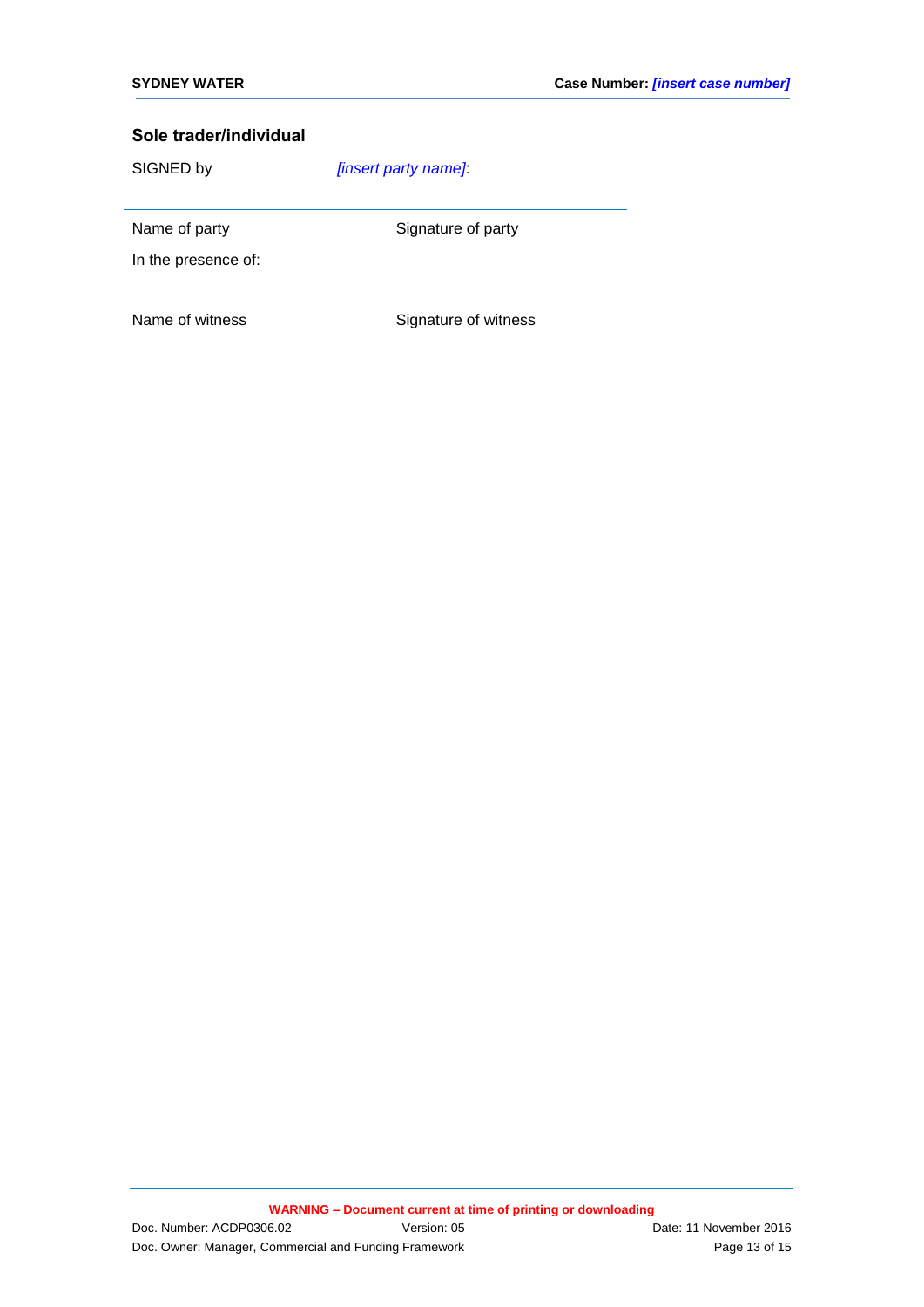#### **CONSTRUCTOR**

| Company with a sole director and company secretary<br>Name of sole director and company<br>Party executing under power of attorney | Signature of director<br>Signature of secretary<br>[insert company name]<br>Signature of sole director and<br>company secretary<br>[insert company name] under power of attorney: |                                                                                               |
|------------------------------------------------------------------------------------------------------------------------------------|-----------------------------------------------------------------------------------------------------------------------------------------------------------------------------------|-----------------------------------------------------------------------------------------------|
|                                                                                                                                    |                                                                                                                                                                                   |                                                                                               |
|                                                                                                                                    |                                                                                                                                                                                   |                                                                                               |
|                                                                                                                                    |                                                                                                                                                                                   |                                                                                               |
|                                                                                                                                    |                                                                                                                                                                                   |                                                                                               |
|                                                                                                                                    |                                                                                                                                                                                   |                                                                                               |
|                                                                                                                                    |                                                                                                                                                                                   |                                                                                               |
|                                                                                                                                    |                                                                                                                                                                                   |                                                                                               |
| Name of attorney (who warrants                                                                                                     | Signature of attorney                                                                                                                                                             | Date of power of<br>attorney                                                                  |
|                                                                                                                                    |                                                                                                                                                                                   |                                                                                               |
|                                                                                                                                    | Signature of witness                                                                                                                                                              |                                                                                               |
|                                                                                                                                    |                                                                                                                                                                                   |                                                                                               |
|                                                                                                                                    |                                                                                                                                                                                   |                                                                                               |
|                                                                                                                                    | Signature of delegated<br>person                                                                                                                                                  | Position of delegated<br>person and date of                                                   |
|                                                                                                                                    |                                                                                                                                                                                   | delegated authority                                                                           |
|                                                                                                                                    | Signature of witness                                                                                                                                                              |                                                                                               |
| Partner to an unincorporated partnership                                                                                           |                                                                                                                                                                                   |                                                                                               |
|                                                                                                                                    |                                                                                                                                                                                   |                                                                                               |
| <i>[insert company name]</i> on behalf of                                                                                          |                                                                                                                                                                                   | [insert partnership name].                                                                    |
|                                                                                                                                    | Signature of partner                                                                                                                                                              |                                                                                               |
|                                                                                                                                    |                                                                                                                                                                                   |                                                                                               |
|                                                                                                                                    | authorisation to enter into this agreement)<br>Name of delegated person (who warrants<br>authorisation to enter into this agreement)                                              | Party executing under delegated authority<br>[insert company name] under delegated authority: |